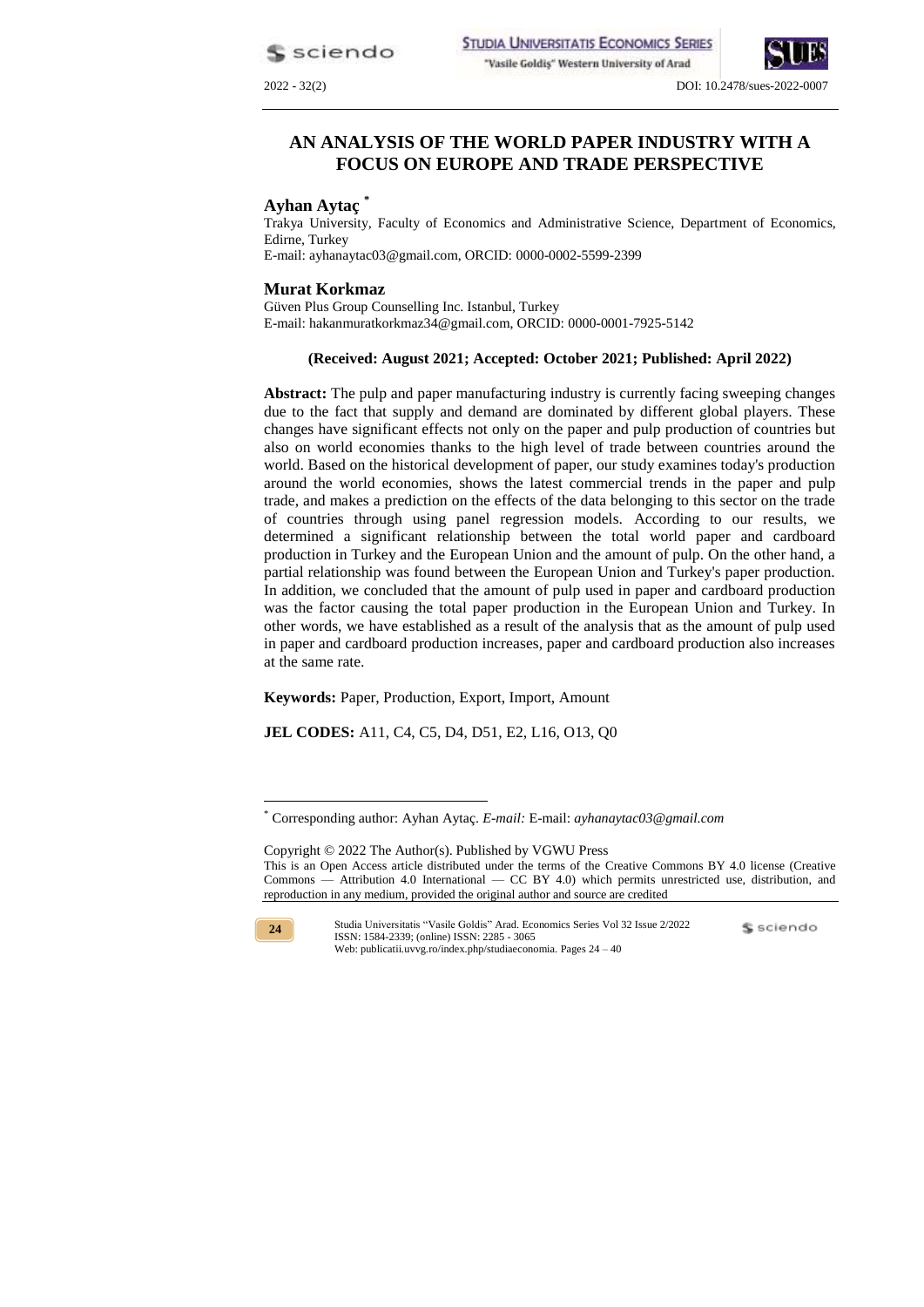

**STUDIA UNIVERSITATIS ECONOMICS SERIES** "Vasile Goldis" Western University of Arad



**Aytaç, A., Korkmaz, M. (2022)**

*An analysis of the world paper industry with a focus on Europe and trade perspective*

# **1. Introduction**

Ś

Taking into account the historical development of paper, we see that it was first produced by the Egyptians from the papyrus plant and entered our lives in this way. A flexible, smooth, ink-free mold was obtained from a plant called Cyperus Papyrus, which grew around the Nile River around 3000 BC (Shenoy & Aithal, 2016). However, the oldest known paper was traced back to 200 BC in China. For this purpose, archaeologists found a prayer/praise written on paper, similar to a prayer, on the mud brick of a house. What confirms this claim is that Ts'ai Lun, who worked for the Chinese emperor in M.S. 105, announced the papermaking process and started the use of paper (online: "History of Papermaking Around the World").

Most of the early papers were used either for religious purposes by the government or by wealthy people for business transactions. For centuries, the Chinese kept their knowledge of paper and its production as a secret. However, culture and some trade relations in the past revealed the secret of this confidentiality, and the secrets of paper production tended to spread to Vietnam and then to Tibet. After the 4<sup>th</sup> century, Korea was included in paper production and then Japan, Nepal and India were included in this ranking with the  $6<sup>th</sup>$  century (Bloom, 2017).

In the  $10<sup>th</sup>$  century, paper production spread to Africa and then to Europe reached England in 1494 and became a more industrial production. After England, paper production accelerated and contributed to the emergence and use of money for the purpose of cleaning, newspapers, textiles, magazines, packaging materials and, most importantly as a financial exchange tool (Hunter, 1978).

In 1690, the first paper mill in the USA was built by William Rittenhouse in "Memphis" Pennsylvania, allowing paper to enter the economy and human life as an industrial product. At the end of the 1860s, the first wood-based paper was produced by the Americans and the adventure of paper thus came to life as a commercial material and started to be used extensively in many different fields and sectors (Weichelt, 2016).

When we analyze the paper production in some world countries and the production of paper in factories, the ranking is as follows; Spain (Xativa) 1150, France (Herault) 1189, Italy (Fabriano) 1260, Germany (Nuremberg) 1389, Switzerland (Marry) 1400, Belgium 1407, Netherlands (Gennep) 1428. England (Hertfordshire) 1488, Sweden (Motala) 1532, Denmark 1540, Russia (Moscow) 1690 USA (Germanstown, Pa.) 1690.

Paper is a consumable that is used almost everywhere in daily life, and it is also an intermediate good used in the fields of printing, packaging and health. Especially with the spread of e-commerce, advances in the logic industry and increasing environmental awareness, the importance of paper in the packaging industry has gradually increased.

| sciendo | Studia Universitatis "Vasile Goldis" Arad. Economics Series Vol 32 Issue 2/2022<br>ISSN: 1584-2339; (online) ISSN: 2285 - 3065 |
|---------|--------------------------------------------------------------------------------------------------------------------------------|
|         | Web: publicatii.uvvg.ro/index.php/studiaeconomia. Pages 24 –40                                                                 |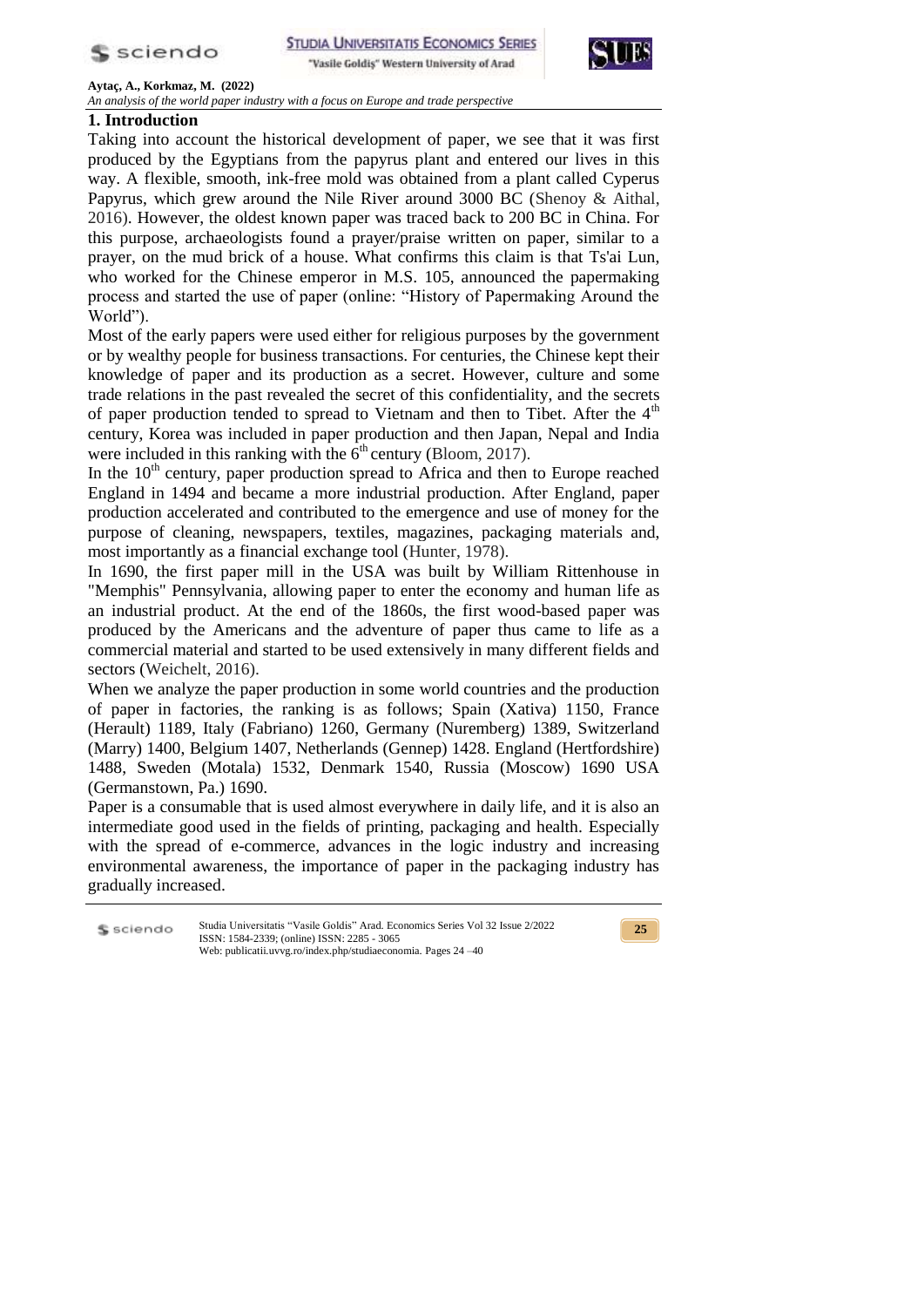



*An analysis of the world paper industry with a focus on Europe and trade perspective*

Addressing the production process of paper, it is seen that it is produced in different textures and contents according to the place of use and feature (Bajpai, 2015). The basic structure of paper production is wood-based, agricultural productbased and waste paper-based production differentiation. Due to the differences in production methodologies, the production quality and content of paper also change. These differences have led to the birth of many types in terms of the color, thickness, weight, smoothness, etc. of the paper. These differences have led to production according to the usage area and purpose of the paper to be used rather than a product diversification logic. For example, the paper used in the notebook and the production of tissue paper, wrapping paper and even banknote money paper are different from each other.

When the paper is examined as a raw material, the fact that it has wood fiber shows that it can be produced from straw, grass, or other annual plants. In particular, the recycling rate of this type of paper can be higher, which is considered to lead to more efficient use of raw materials. It should also be stated that it is produced from recycled or secondary fiber material.

The historical development of paper production forms the basis of the econometric study presented in Chapter 4. Cross-country comparative analysis aims to verify whether geographical proximity and trade freedom between countries minimize costs and maximize production levels and whether these factors play a role through econometric analysis results.

## **2. Theoretical framework and literature**

The main raw material of paper is composed of annual plants such as wood, jute, hemp and reed, and with the development of today's industry, waste paper raw materials are combined with cellulose, wood pulp and old paper pulp intermediates (Oktay & Şahiner, 2007).

However, due to the increased consumption in recent years and the deterioration of the natural balance, the damage to the population of woody plants, which are the basic materials used in pulp production, is increasing.

We should clearly state that the paper industry constitutes a monopoly market in the whole world. Due to the fact that paper production and diversity reveal that the industry requires a serious capital power in this sense, it is a structure and organization that requires serious investments (Kandemir, 2011).

We see 20 world countries in the list of world countries being paper importers in the whole world. The USA and Canada are the leading countries among them. Table 1 above shows this information and data.

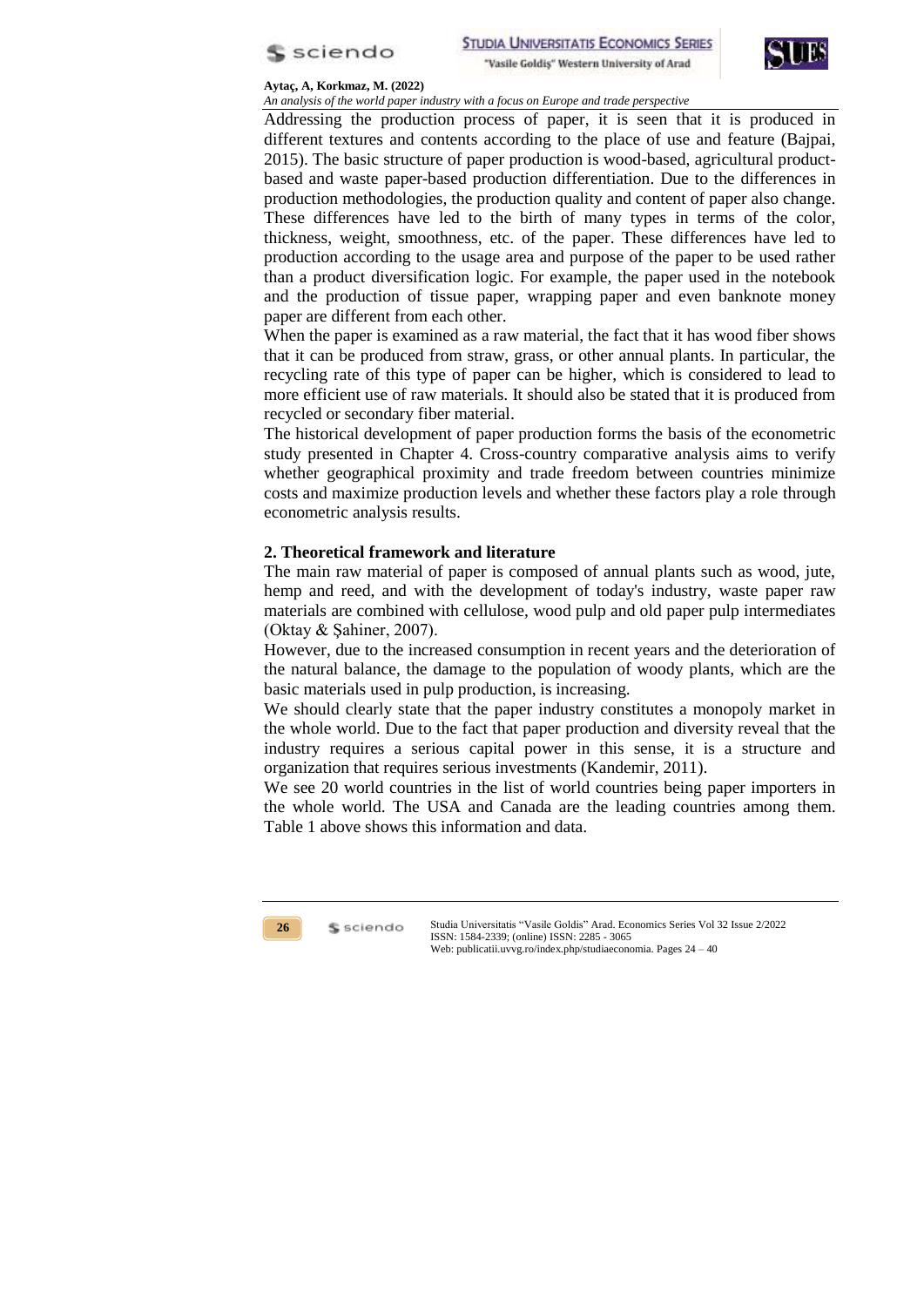

"Vasile Goldiş" Western University of Arad



### **Aytaç, A., Korkmaz, M. (2022)**

*An analysis of the world paper industry with a focus on Europe and trade perspective* **Table 1 The world's biggest importer countries in GTIP (Customs Tariff Statistics** 

| Positions (2011-2015) |            |            |                                   |            |            |  |
|-----------------------|------------|------------|-----------------------------------|------------|------------|--|
| Importer              |            |            | <b>Import Value - Thousand \$</b> |            |            |  |
| Country               | 2011       | 2012       | 2013                              | 2014       | 2015       |  |
| World                 | 57.324.365 | 49.678.328 | 50.874.296                        | 51.055.816 | 49.805.221 |  |
| 1. China              | 18.907.489 | 17.247.792 | 17.305.501                        | 17.413.168 | 18.037.211 |  |
| 2. Germany            | 5.502.344  | 4.499.600  | 4.702.262                         | 4,549,477  | 4.243.772  |  |
| 3. USA                | 4.176.528  | 3.501.860  | 3.779.114                         | 3.753.136  | 3.431.962  |  |
| 4. Italy              | 2.710.056  | 2.214.290  | 2.392.653                         | 2.292.986  | 2.285.937  |  |
| 5. S. Korea           | 2.260.885  | 1.872.487  | 1.930.576                         | 1.831.579  | 1.813.321  |  |
| 6. France             | 1.894.623  | 1,492.013  | 1.642.336                         | 1.533.531  | 1.692.590  |  |
| 7. India              | 1.304.878  | 1.284.958  | 1.370.354                         | 1.656.701  | 1.608.822  |  |
| 8. Japan              | 1.666.829  | 1.450.372  | 1.394.869                         | 1.426.658  | 1.332.710  |  |
| 9. Indonesia          | 1.800.657  | 1.551.373  | 1.733.163                         | 1.749.473  | 1.282.399  |  |
| 10. Netherlands       | 2.016.034  | 1.728.831  | 1.541.968                         | 1.475.360  | 1.121.216  |  |
| 11. Spain             | 1.091.243  | 887.836    | 1.040.861                         | 916.001    | 969.517    |  |
| 12. Mexico            | 1.158.705  | 950.994    | 957.783                           | 995.800    | 964.719    |  |
| 13. England           | 1.194.408  | 846.370    | 815.777                           | 869.652    | 857.089    |  |
| 14. Austria           | 934,481    | 830.570    | 785.507                           | 846,441    | 829.616    |  |
| 15. Turkey            | 602.625    | 560.063    | 645.109                           | 683,453    | 737.712    |  |
| 16. Thailand          | 787.456    | 683.570    | 594.620                           | 625.992    | 700.541    |  |
| 17. Poland            | 607.631    | 547.117    | 654.834                           | 702.729    | 681.610    |  |
| 18. Belgium           | 993.546    | 844.101    | 898,423                           | 831.656    | 672.318    |  |
| 19. Taiwan            | 915.683    | 777.512    | 755.774                           | 704.323    | 633.238    |  |
| 20. Brazil            | 374.380    | 339.185    | 336.674                           | 347.257    | 338.712    |  |

Source: TURKSTAT (Turkish Statistical Institute)

## **Table 2 The world's biggest 20 exporter countries in GTIP (2011-2015)**

| <b>Exporting</b> | <b>Export Value - Thousand \$</b> |            |            |            |            |  |  |
|------------------|-----------------------------------|------------|------------|------------|------------|--|--|
| Country          | 2011                              | 2012       | 2013       | 2014       | 2015       |  |  |
| World            | 49,914,004                        | 44.384.449 | 45,476.355 | 45.525.816 | 42.917.468 |  |  |
| <b>1. USA</b>    | 10.102.766                        | 9.311.759  | 8.965.490  | 8.967.772  | 8.731.257  |  |  |
| 2. Canada        | 7.604.177                         | 6,757.051  | 6.829.200  | 6.782.181  | 6.284.810  |  |  |
| 3. Brazil        | 5.001.622                         | 4.705.931  | 5.185.987  | 5.298.146  | 5.603.405  |  |  |
| 4. Chile         | 2.792.483                         | 2.531.060  | 2.806.239  | 2.891.711  | 2.575.564  |  |  |
| 5. Sweden        | 2.869.227                         | 2.570.925  | 2.665.904  | 2.728.112  | 2.440.334  |  |  |
| 6. Finland       | 1.935.559                         | 1.752.833  | 2.093.220  | 2.138.369  | 2.002.877  |  |  |
| 7. Indonesia     | 1.557.698                         | 1.546.881  | 1.845.815  | 1.721.456  | 1.727.845  |  |  |
| 8. Germany       | 1.756.358                         | 1.448.108  | 1.541.655  | 1.531.369  | 1.342.367  |  |  |
| 9. Russia        | 1.361.360                         | 1.215.523  | 1.125.233  | 1.194.710  | 1.150.260  |  |  |
| $10.$ Japan      | 1.269.176                         | 1.142.559  | 1.135.918  | 1.048.001  | 981.048    |  |  |
| 11. Netherlands  | 1.764.218                         | 1,447,884  | 1.143.494  | 1.096.782  | 904.396    |  |  |
| 12. France       | 1.143.253                         | 1.005.087  | 907.119    | 911.038    | 848.868    |  |  |
| 13. England      | 997.939                           | 849.825    | 784.633    | 793.811    | 762.390    |  |  |
| 14. South Africa | 966.237                           | 687.065    | 699,495    | 830.321    | 760.058    |  |  |
| 15. Belgium      | 1.134.477                         | 953.849    | 941.026    | 841.093    | 750.697    |  |  |
| 16. Portugal     | 743.390                           | 677.101    | 709.262    | 672.737    | 704.438    |  |  |
| 17. Spain        | 1.239.471                         | 1.056.575  | 1.092.869  | 949.715    | 574.647    |  |  |
| 18. New Zealand  | 534,905                           | 476,900    | 509.366    | 558.202    | 513.261    |  |  |
| 19. Singapore    | 246,409                           | 218.698    | 390.996    | 449.478    | 404.154    |  |  |
| 20. Czech Rep.   | 417.665                           | 357.227    | 388.111    | 369.548    | 363.466    |  |  |

Source: TURKSTAT

When we analyze the countries and export rates in Table 2, we observe that the USA ranks first. Next comes Canada. Considering the data of 2015, the USA took first place by exporting an amount of 8.73 billion dollars. On the other hand, Canada maintained its second place by exporting 6.28 billion dollars in the same year. And Brazil maintains its third place with 5.6 billion dollars.

\$ sciendo

Studia Universitatis "Vasile Goldis" Arad. Economics Series Vol 32 Issue 2/2022 ISSN: 1584-2339; (online) ISSN: 2285 - 3065 Web: publicatii.uvvg.ro/index.php/studiaeconomia. Pages 24 –40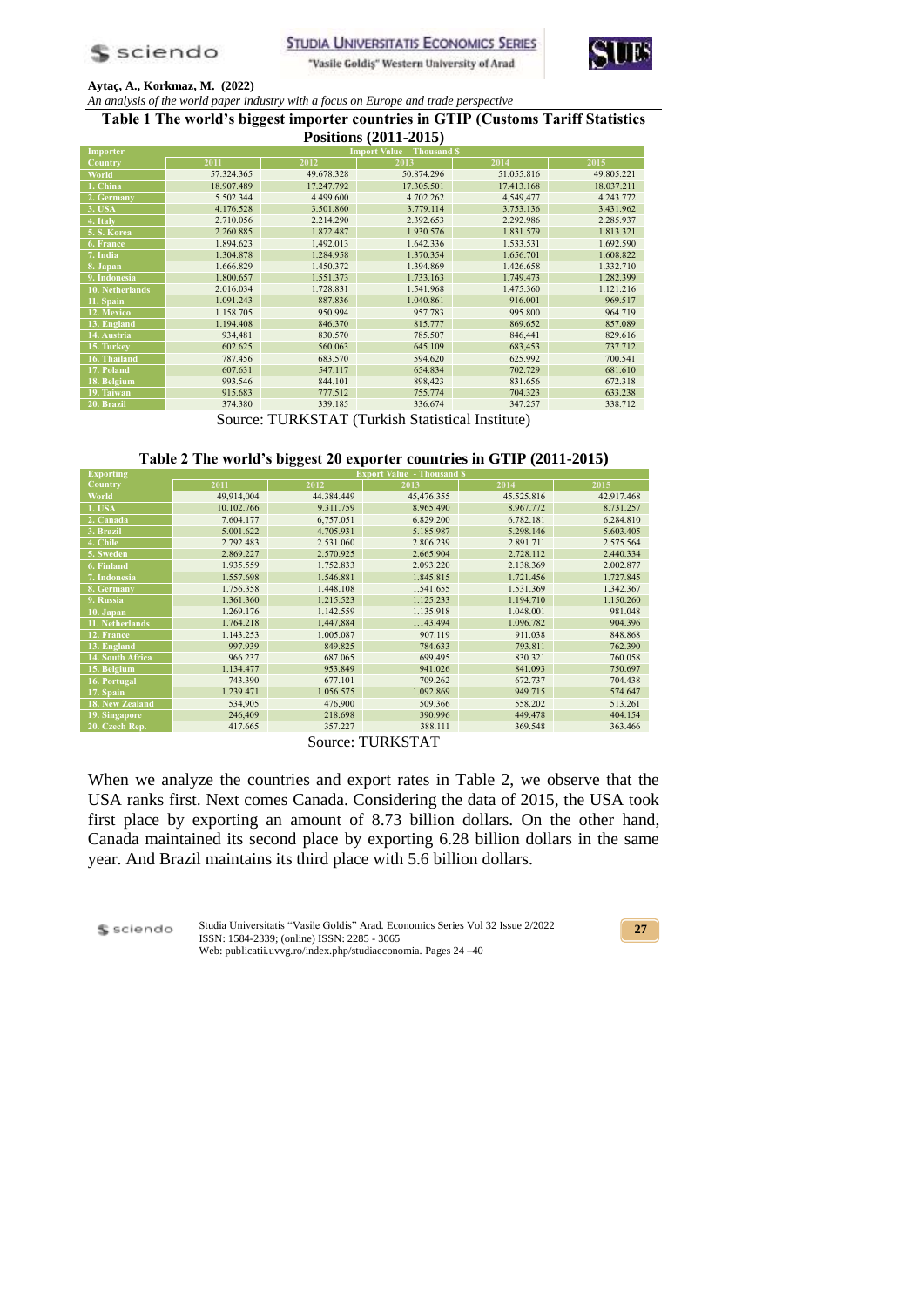



*An analysis of the world paper industry with a focus on Europe and trade perspective*

**Table 3 First 20 countries with pulp foreign trade surplus in GTIP (2011-2015)**

| Country         |            |           | <b>Balance of Trade - Thousand \$</b> |           |           |  |
|-----------------|------------|-----------|---------------------------------------|-----------|-----------|--|
|                 | 2011       | 2012      | 2013                                  | 2014      | 2015      |  |
| 1. Canada       | 7.236.411  | 6.431.510 | 6.532.185                             | 6,463,980 | 5.956.479 |  |
| <b>2. USA</b>   | 5.926.238  | 5.809.899 | 5.186.376                             | 5.214.636 | 5.299.295 |  |
| 3. Brazil       | 4.627.242  | 4.366.746 | 4.849.313                             | 4.950.889 | 5.264.693 |  |
| 4. Chile        | 2.744.569  | 2,494,641 | 2.764.575                             | 2.847.890 | 2.540.357 |  |
| 5. Sweden       | 2.271.909  | 2.041.574 | 2.665.904                             | 2.728.112 | 2.440.334 |  |
| 6. Finland      | 1.553.900  | 1.403.318 | 1.796.749                             | 1.866.438 | 1.738.423 |  |
| 7. Russia       | 1.244.737  | 1.077.996 | 971.590                               | 1.044.998 | 1.017.969 |  |
| 8. South Africa | 897.278    | 625.302   | 607.402                               | 711.712   | 648.637   |  |
| 9. Portugal     | 666.508    | 612.960   | 622.652                               | 583,423   | 621.033   |  |
| 10. New Zealand | 519.235    | 465.134   | 501.203                               | 531.155   | 480,792   |  |
| 11. Indonesia   | $-242.959$ | $-4.492$  | 112.652                               | $-28.017$ | 445.446   |  |
| 12. Czech Rep.  | 286,200    | 227,755   | 251.405                               | 225.755   | 211.855   |  |
| 13. Norway      | 340.867    | 327.491   | 289,932                               | 286.154   | 210.403   |  |
| 14. Hong Kong   | 263,165    | 232.404   | 201.999                               | 171.359   | 159,983   |  |
| 15. Singapore   | 142,097    | $-44.845$ | 111.376                               | 152.064   | 100,588   |  |
| 16. Belgium     | 140,931    | 109.748   | 42.603                                | 9,437     | 78.379    |  |
| 17. Estonia     | 101.498    | 88.214    | 80.892                                | 94.814    | 74,905    |  |
| 18. Slovakia    | $-.27.452$ | 46.204    | 27.528                                | 37.508    | 56.661    |  |
| 19. Bulgaria    | 52.693     | 39.130    | 45.307                                | 50.309    | 47.139    |  |
| 20. Free Zones  | 8.561      | 2.396     | 3.606                                 | 7.301     | 47.035    |  |

Source: TURKSTAT

As shown by the data in Table 3, we see that Canada, the USA and Brazil rank in the first three places.

If we want to evaluate the paper industry in terms of Turkey, we note that it is a foreign-dependent country in terms of paper and production (Adıgüzel, 2018).

Before Turkey, Beykoz Paper Factory was one of the most successful initiatives in this field during the Ottoman period and was established on March 14, 1804. But later, this factory was operated for 28 years and its operation was not continued and it was closed (Ersoy, 1959).

Discussing the other world countries, due to the fact that the population of woody plants, which is the raw material of paper and paper production, is rich in forest populations especially in China, the USA, Brazil, Russia and Finland, this contributes to their dominance in the paper industry (Damlıbağ, 2015).

When we want to create a perspective on world paper production and use, we see that the production and export rates of the strongest countries in terms of industry support each other (Sekmen, 2011).

Regarding the industrial structure of the European Union countries and Turkey, we observe that European countries with developed industrial power are leading Turkey. For this reason, Turkey's dependence on foreign paper reveals the relationship between industry and economic power. Turkey does not have a great industrial power in this sense (Ünal, 2018).

Likewise, Turkey has lagged behind many world countries in terms of developed industry and production. This situation obliges Turkey to make foreign-dependent and import-oriented production (Yaşar, 2015).

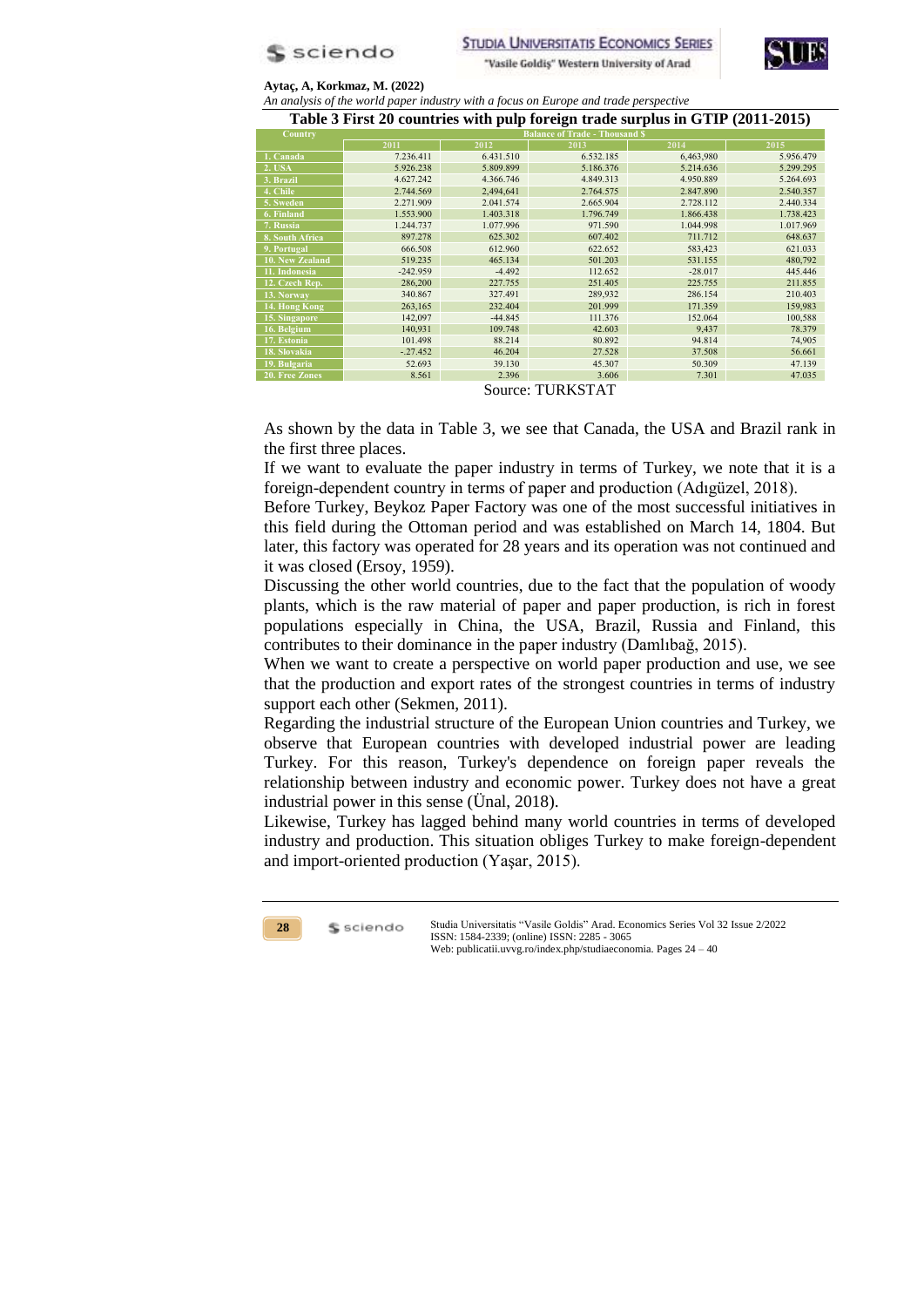





*An analysis of the world paper industry with a focus on Europe and trade perspective*

Unlike production-based consumption, Turkey prefers import-oriented production or consumption. For this reason, it meets its paper need by importing from other world countries (Eskikurt, 2014).

From the perspective of inputs and outputs of the industry, we determine that Turkey is foreign-dependent in terms of many different sectors. Therefore, Turkey meets its need for paper, which is an intermediate good, by importing it (Ketboğa, 2019).

Evaluating the situation with all aspects, we noticed that there was a decrease in 2016 in terms of world paper producers on the basis of GTIP code between the years 2015 and 2019. However, considering the world paper sector figures in 2015, we see that an export volume of 156 billion dollars was realized (Schandl et al., 2020).

Discussing the paper industry in terms of other world countries, we can say that there have been ups and downs in the last ten years. It is observed from data of 2009 that the total amount of imports worldwide is 153 billion dollars. Likewise, the total import figures were realized as 157 billion dollars. In 2011, the total export figure was 189 billion dollars and the total import figure was 192 billion dollars (Doğu Marmara Kalkınma Ajansı, 2020).

When we address the paper industry around the world in terms of imports and exports in the last 10 years, we can state that it has achieved an increase of 17 billion dollars in exports and 12 billion dollars in imports (Doğu Marmara Kalkınma Ajansı, 2020).

Discussing the volume and share of the paper industry among other industrial sectors around the world, we can disclose that it has decreased from 1.24% to 0.90% in the last ten years (Doğu Marmara Kalkınma Ajansı, 2020).

After analyzing the annual paper production of China being the world's largest paper producer, we can signify that it produces 99.3 million tons. This production rate reflects China's dominance in the world's paper industry (Kong et al., 2013).

About financial inputs and outputs in developed world economies, it is necessary to mention the important effects of paper sector applications on accounting systems (Shkulipa, 2021A).

The dominance and power of the United States of America, which is also a major paper producer, in the sector are quite high. Likewise, the input of its power in this direction to the country's economy is also quite large (Caverley, 2007).

When we look at the financial economy and the financial management systems applied around the world, we observe that especially the developing world countries include different applications in terms of SME financing (Ademosu & Morakinyo, 2021). For this reason, we can say that paper finance and its practices differ in this sense about financial management and practices of many developing world countries. Especially China and the USA have different practices in this

Studia Universitatis "Vasile Goldis" Arad. Economics Series Vol 32 Issue 2/2022 S sciendo ISSN: 1584-2339; (online) ISSN: 2285 - 3065 Web: publicatii.uvvg.ro/index.php/studiaeconomia. Pages 24 –40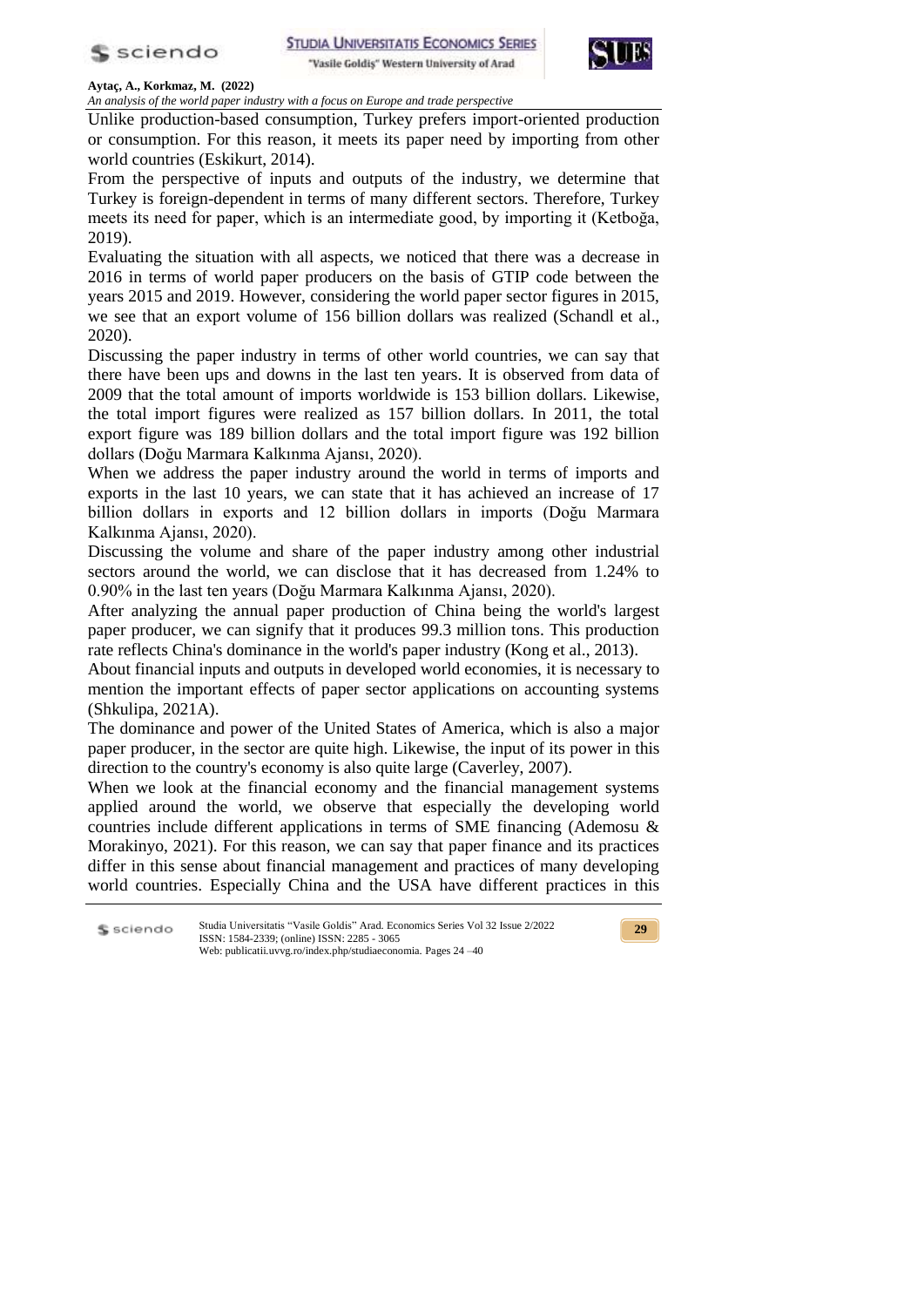



*An analysis of the world paper industry with a focus on Europe and trade perspective*

regard. Again, the fact that China is among the world's largest importing countries in GTIP creates a different conceptual dimension.

From the financial statements of some developed and developing world countries that dominate the international and paper sector economy, we see that the foreign trade balances differ. For this reason, we can assure that the foreign trade balance and its reporting and analysis are an important conceptual dimension in terms of the sector (Shkulipa, 2021B).

Analyzing the intercontinental paper sector capital strength, we have to say that there are differences. In particular, we see that the first 20 countries with a foreign trade pulp surplus in GTIP in Table (3) are located on different continents. Thus, we see the fact that there is also a variability in the paper sector capital market (Nageri, 2020).

## **3. Data and methodology**

In the light of the evidence discussed above, we can say that there are differences in the paper sector and foreign trade balance between countries. We have determined that especially paper raw material production is concentrated in regions where forest areas are dense. Regarding the developed world economies, we observe that the paper industry also contributes to the development of these countries. For this reason, it is important to determine the foreign trade relations and the affecting factors both in terms of understanding the sector and adding an extra dimension to the development differences between countries.

To answer this question, we first tried to identify country-specific relationships by running a regression of the total share of paper production and raw materials in Turkey and the EU region over a set of variables that could intuitively explain this relationship. With causality analysis, we looked for which variables (positive or negative) were the causes of the other.

Correlation and regression analyses show the extent to which the variables are related. Considering the time series available for our estimates, we designed a panel regression for all paper-producing EU countries and Turkey by using data from the period 2000-2015.

This study was prepared by using data from FAO (Food and Agriculture Organization of the United Nations) for the years 2000-2015 regarding the paper sector. The analysis aims to determine how the import, export figures and values related to the paper industry affect each other. Within the scope of this analysis, the data of all countries of the world, the European Union and Turkey were examined separately.

The data obtained from this research were analyzed with E-Views 8.0 and SPSS program. Following the Panel data, Correlation, Granger causality and Panel data regression analyzes, the dynamics of the paper industry were determined.

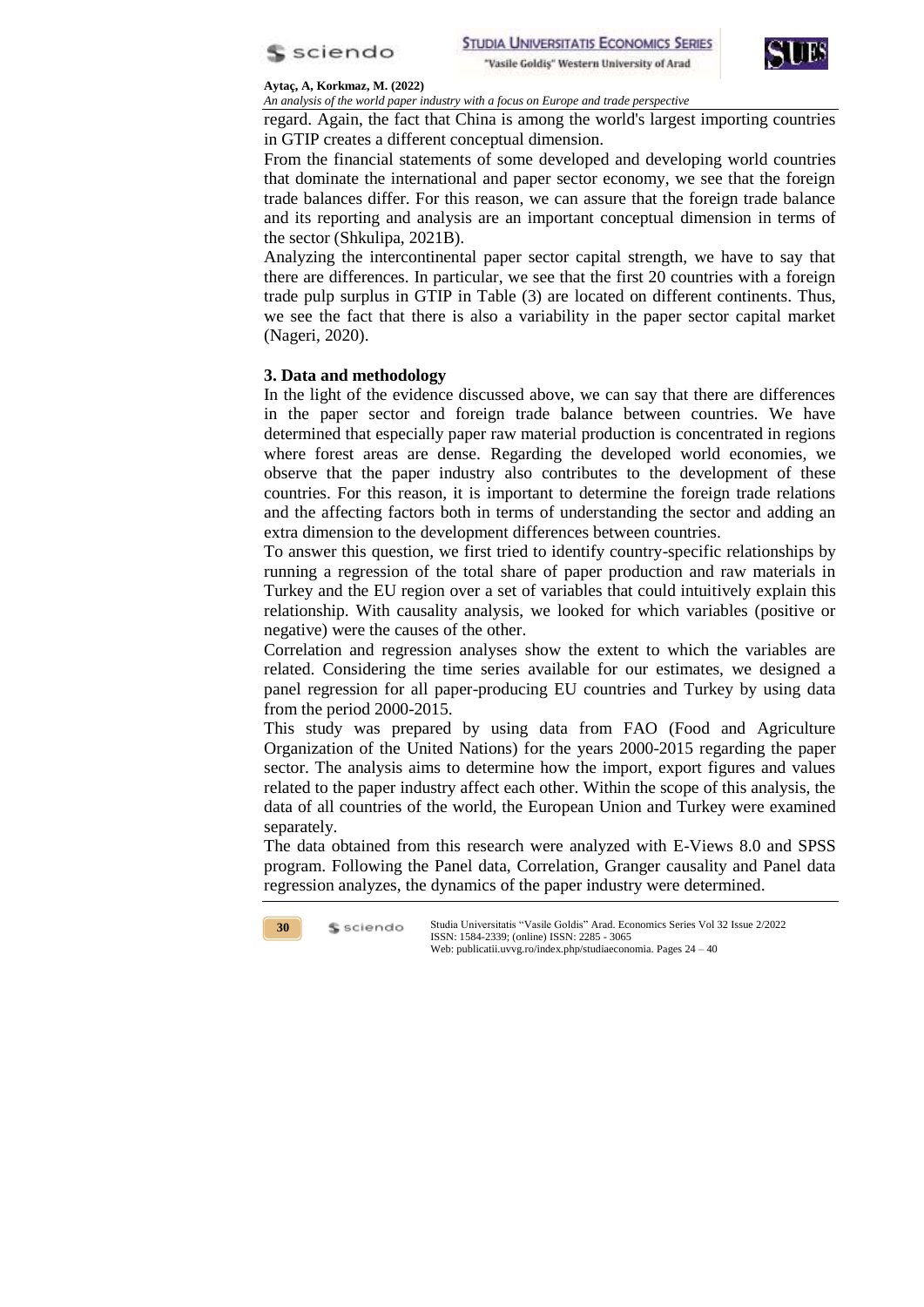

**STUDIA UNIVERSITATIS ECONOMICS SERIES** "Vasile Goldiş" Western University of Arad



**Aytaç, A., Korkmaz, M. (2022)** *An analysis of the world paper industry with a focus on Europe and trade perspective*

# **Research Hypotheses**

**H1:** There is no relationship between Paper Board and Pulp for paper statistics for the World, EU and Turkey.

**H2:** There is no causality between the paper industry variables.

**H3:** Paper industry variables are normally distributed.

**H4:** There is no relationship between total world paper board statistics and total world pulp for paper statistics.

**H5:** There is no relationship between European Union paper board statistics and European Union pulp for paper statistics.

**H6:** There is no relationship between Turkey's paper board statistics and Turkey's pulp for paper statistics.

# **3.1. Results**

## **Variable definitions**

**TWPPB:** Total world paper board production **TWPFP:** Total world pulp for paper production **EUPPB:** EU paper board production **EUPFP:** EU pulp for paper production **TRPPB:** Turkey paper board production **TRPFP:** Turkey pulp for paper production

## **Group statistics**

Paper and Paper Board and Pulp for Paper statistics summary tables for the paper industry are given below for the total world, European Union and Turkey.

|                     | Table 4 Group statistics |              |              |              |              |              |  |  |
|---------------------|--------------------------|--------------|--------------|--------------|--------------|--------------|--|--|
|                     | <b>TWPPB</b>             | <b>TWPFP</b> | <b>EUPPB</b> | <b>EUPFP</b> | <b>TRPPB</b> | <b>TRPFP</b> |  |  |
| Mean                | $7.84E+13$               | 13240183     | $7.84E+13$   | 11606562     | 1012523.     | 250323.4     |  |  |
| Median              | $1.01E+14$               | 12457267     | $1.01E+14$   | 11648688     | 500599.0     | 89964.00     |  |  |
| Maximum             | $3.67E+14$               | 23993948     | $3.67E+14$   | 18332868     | 2711329.     | 1032300.     |  |  |
| Minimum             | 37423128                 | 4623818.     | 32814942     | 4218374.     | 47435.00     | 0.000000     |  |  |
| Std. Dev.           | $9.13E+13$               | 5173955.     | $9.13E+13$   | 4010198.     | 953897.3     | 299903.8     |  |  |
| <b>Skewness</b>     | 1.134.359                | 0.399021     | 1.134.359    | 0.161519     | 0.617002     | 0.921387     |  |  |
| Kurtosis            | 3.968.085                | 2.260.795    | 3.968.085    | 2.086.866    | 1.692.521    | 2.705.906    |  |  |
| <b>Observations</b> | 64                       | 64           | 64           | 64           | 64           | 64           |  |  |

**Table 4 Group statistics**

Source: Author's computation

## **3.1.1. Correlation analysis**

Correlation analysis is a statistical analysis method used to determine whether there is a relationship between two continuous variables and if there is, the direction and

Studia Universitatis "Vasile Goldis" Arad. Economics Series Vol 32 Issue 2/2022 \$ sciendo ISSN: 1584-2339; (online) ISSN: 2285 - 3065 Web: publicatii.uvvg.ro/index.php/studiaeconomia. Pages 24 –40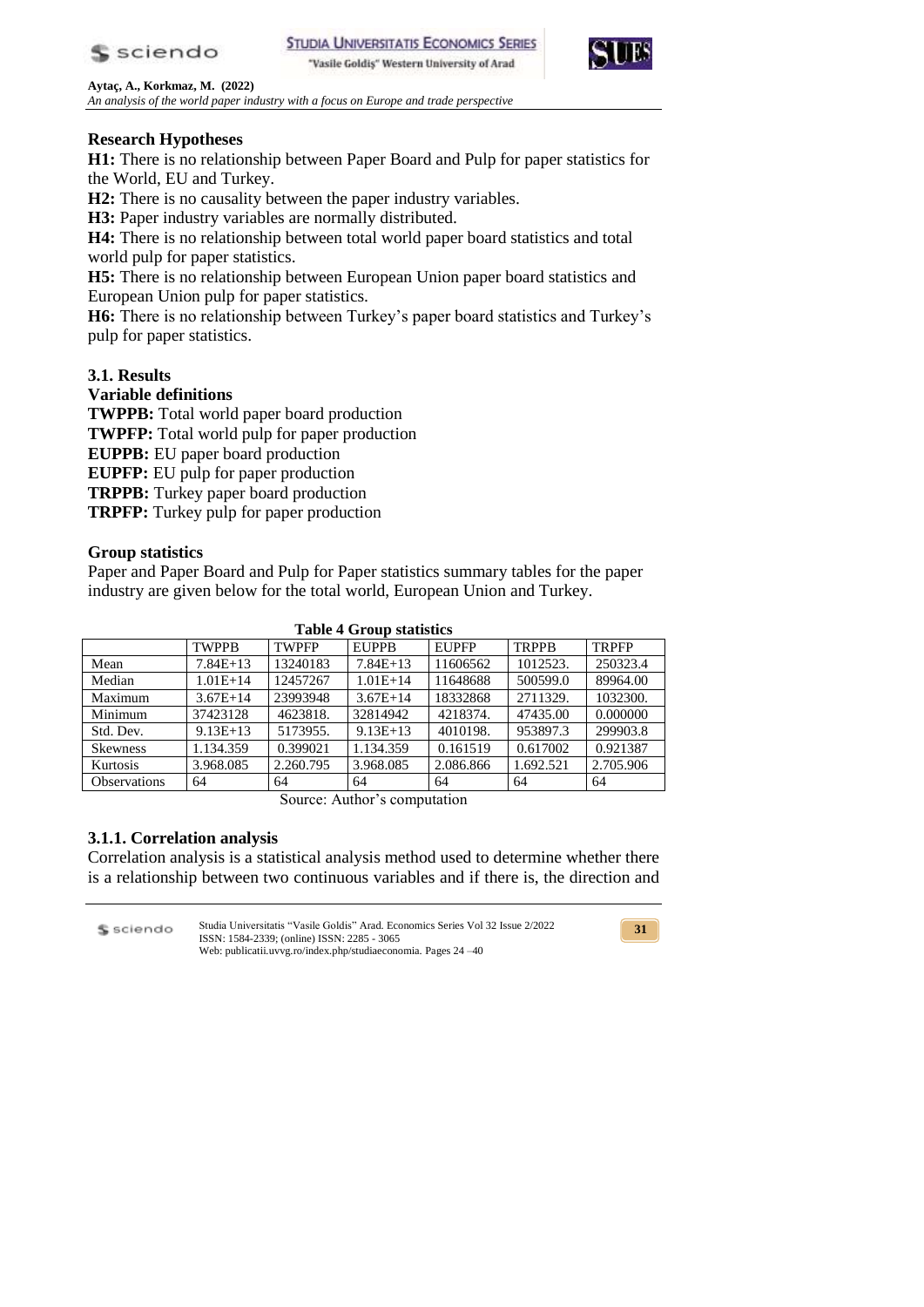



*An analysis of the world paper industry with a focus on Europe and trade perspective*

severity of this relationship. The most commonly used correlation analysis is the Pearson correlation coefficient. The Pearson correlation coefficient is used when the data have a normal distribution, and the p value must be less than 0.05 for the correlation to be considered significant. If the correlation coefficient is negative, there is an inverse relationship between the two variables, that is, "as one variable increases, the other decreases". If the correlation coefficient is positive, it is interpreted as such; "as one of the variables increases, the other one also increases".

### **Interpretation of correlation coefficient (r);**

r<0.2 indicates very weak or no correlation

0.2-0.4 indicates weak correlation

0.4-0.6 indicates moderate correlation

0.6-0.8 indicates high correlation

0.8> indicates very high correlation.

**H1:** There is no relationship between Paper Board and Pulp for paper statistics for the World, EU and Turkey.

The results of the correlation analysis are presented as follows.

Among the statistics of the paper sector,

- 1) Total world paper and paper board statistics were found to be associated with Turkey pulp for paper statistics at the highest level.
- 2) Total world paper and paper board statistics were found to be associated with the European Union pulp for paper statistics at the highest level.
- 3) European Union paper and paper board statistics were found to be associated with the Turkey pulp for paper statistics at the highest level.
- 4) European Union paper and paper board statistics were found to be associated with the total world pulp for paper statistics at the highest level.
- 5) Turkey paper and paper board statistics were found to be associated with the Turkey pulp for paper statistics at the highest level.
- 6) Turkey paper for paper statistics was found to be associated with the Turkey paper and paper board statistics at the highest level.

|                              | Tuole e Correnanon amarton |              |              |              |              |              |  |
|------------------------------|----------------------------|--------------|--------------|--------------|--------------|--------------|--|
|                              | <b>TWPPB</b>               | <b>TWPFP</b> | <b>EUPPB</b> | <b>EUPFP</b> | <b>TRPPB</b> | <b>TRPFP</b> |  |
| <b>TWPPB</b>                 |                            | 0.2096       |              | 0.1787       | 0.3335       | 0.3469       |  |
| <b>TWPFP</b>                 | 0.2096                     |              | 0.2096       | 0.9808       | 0.8025       | 0.8487       |  |
| <b>EUPPB</b>                 |                            | 0.2096       |              | 0.1787       | 0.3335       | 0.3469       |  |
| <b>EUPFP</b>                 | 0.1787                     | 0.9808       | 0.1787       |              | 0.7209       | 0.7444       |  |
| <b>TRPPB</b>                 | 0.3335                     | 0.8025       | 0.3335       | 0.7209       |              | 0.9487       |  |
| <b>TRPFP</b>                 | 0.3469                     | 0.8487       | 0.3469       | 0.7444       | 0.9487       |              |  |
| Source: Author's computation |                            |              |              |              |              |              |  |

# **Table 5 Correlation analysis**



\$ sciendo

Studia Universitatis "Vasile Goldis" Arad. Economics Series Vol 32 Issue 2/2022 ISSN: 1584-2339; (online) ISSN: 2285 - 3065

Web: publicatii.uvvg.ro/index.php/studiaeconomia. Pages 24 – 40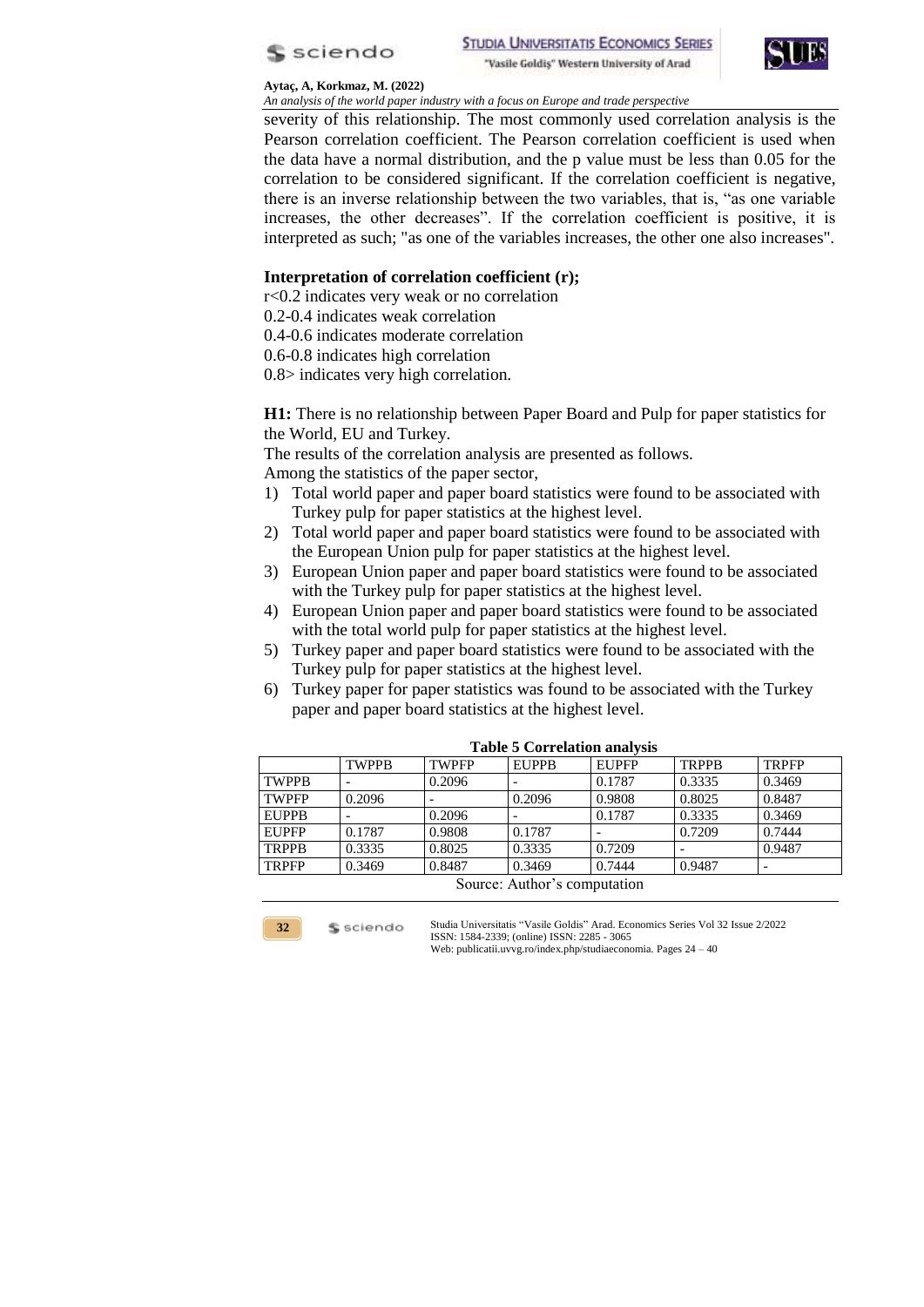

"Vasile Goldiş" Western University of Arad



**33**

**Aytaç, A., Korkmaz, M. (2022)**

*An analysis of the world paper industry with a focus on Europe and trade perspective*

## **3.1.2. Granger causality test**

Granger causality test is one of the statistical tests used to determine the direction of the causality relationship when there is a time-delayed relationship between two variables. The first assumption of the Granger causality test is that the cause occurs before the effect, that is, there is a delay between the cause and the effect. The second one is that causality can only be determined for a group of stochastic processes. It is not possible to know causality between two deterministic processes (Işığıçok, 1994). First, the number of lags in the models should be determined for the Granger causality test. Since the Granger causality test is based on the VAR model, the number of lags should be determined first by using the AIC and SC criteria according to the VAR model.

**H2:** There is no causality between the paper industry variables.

When the causality relationships between the variables were examined, it was determined that some probe values were less than 0.05 and the H0 hypothesis should be rejected. For this reason, there is a causality relationship between women's statistics.

- 1) There is a causality relationship between total world paper board and European Union paper board statistics.
- 2) There is a causality relationship between total world pulp for paper board and European Union paper board statistics.
- 3) There is a causality relationship between total world pulp for paper board and European Union pulp for paper board statistics.
- 4) There is a causality relationship between the European Union paper board and Turkey paper board statistics.
- 5) There is a causality relationship between the European Union pulp for paper board and Turkey paper board statistics.

#### **Table 6 Causality analysis**

Pairwise Granger Causality Tests Sample: 2000 2015

| $\mu$ umpre. 2000 2010                           |            |                    |        |
|--------------------------------------------------|------------|--------------------|--------|
| Null Hypothesis:                                 | <b>Obs</b> | <b>F-Statistic</b> | Prob.  |
| <b>TWPFP</b> does not Granger Cause <b>TWPPB</b> | 56         | 1.63242            | 0.2055 |
| <b>TWPPB</b> does not Granger Cause TWPFP        |            | 1.49268            | 0.2344 |
| EUPPB does not Granger Cause TWPPB               | 56         | 1.80114            | 0.1755 |
| <b>TWPPB</b> does not Granger Cause EUPPB        |            | 0.9775             | 0.0356 |
| EUPFP does not Granger Cause TWPPB               | 56         | 1.80114            | 0.1755 |
| <b>TWPPB</b> does not Granger Cause EUPFP        |            | 1.22079            | 0.3035 |
| TRPPB does not Granger Cause TWPPB               | 56         | 1.87918            | 0.1631 |
| <b>TWPPB</b> does not Granger Cause <b>TRPPB</b> |            | 2.89670            | 0.0643 |
| TRPFP does not Granger Cause TWPPB               | 56         | 1.84612            | 0.1682 |
|                                                  |            |                    |        |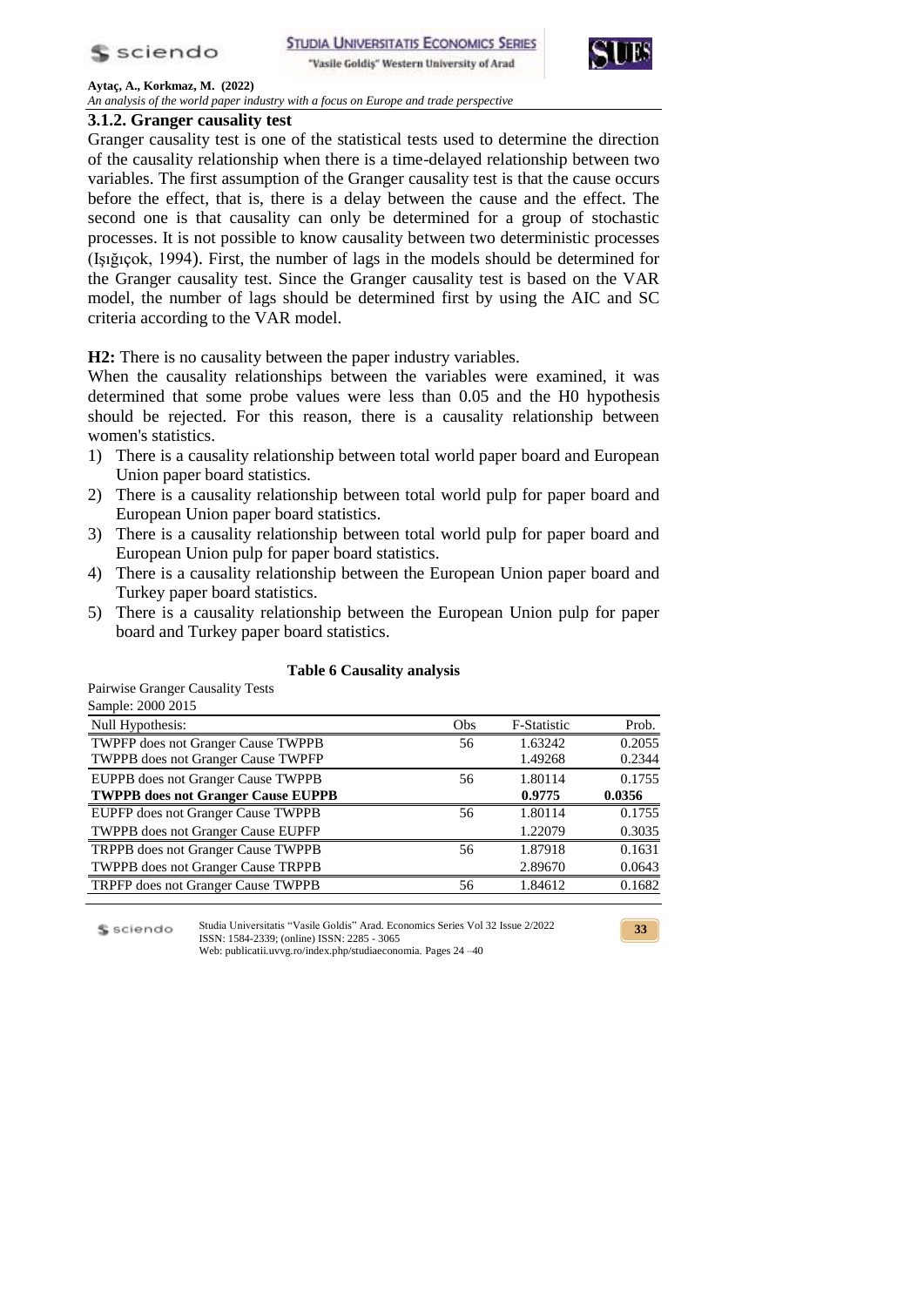



| An analysis of the world paper industry with a focus on Europe and trade perspective |    |         |        |
|--------------------------------------------------------------------------------------|----|---------|--------|
| <b>TWPPB</b> does not Granger Cause TRPFP                                            |    | 1.20831 | 0.3071 |
| EUPPB does not Granger Cause TWPFP                                                   | 56 | 1.49268 | 0.2344 |
| <b>TWPFP does not Granger Cause EUPPB</b>                                            |    | 1.63242 | 0.0055 |
| EUPFP does not Granger Cause TWPFP                                                   | 56 | 5.13409 | 0.0093 |
| <b>TWPFP does not Granger Cause EUPFP</b>                                            |    | 6.13663 | 0.0041 |
| TRPPB does not Granger Cause TWPFP                                                   | 56 | 0.98434 | 0.3807 |
| <b>TWPFP</b> does not Granger Cause TRPPB                                            |    | 0.43461 | 0.6499 |
| TRPFP does not Granger Cause TWPFP                                                   | 56 | 1.08360 | 0.3460 |
| <b>TWPFP</b> does not Granger Cause TRPFP                                            |    | 0.13765 | 0.8717 |
| EUPFP does not Granger Cause EUPPB                                                   | 56 | 1.80114 | 0.1755 |
| <b>EUPPB</b> does not Granger Cause EUPFP                                            |    | 1.22079 | 0.3035 |
| TRPPB does not Granger Cause EUPPB                                                   | 56 | 1.87918 | 0.1631 |
| <b>EUPPB</b> does not Granger Cause TRPPB                                            |    | 2.89670 | 0.0443 |
| TRPFP does not Granger Cause EUPPB                                                   | 56 | 1.84612 | 0.1682 |
| EUPPB does not Granger Cause TRPFP                                                   |    | 1.20831 | 0.3071 |
| <b>TRPPB</b> does not Granger Cause EUPFP                                            | 56 | 0.37734 | 0.6876 |
| <b>EUPFP</b> does not Granger Cause TRPPB                                            |    | 0.67085 | 0.0157 |
| <b>TRPFP</b> does not Granger Cause EUPFP                                            | 56 | 0.02294 | 0.9773 |
| EUPFP does not Granger Cause TRPFP                                                   |    | 0.48550 | 0.6182 |
| TRPFP does not Granger Cause TRPPB                                                   | 56 | 0.27775 | 0.7586 |
| TRPPB does not Granger Cause TRPFP                                                   |    | 1.73510 | 0.1866 |

Source: Author's computation

### **3.1.3. Kolmogorov Smirnov normal distribution test**

The standard normal distribution shows the situation where the mean is zero and the variance is one in a sample. Normal distribution analysis is applied before choosing statistical analysis. While parametric analyzes are used for data sets suitable for normal distribution, compliance with normal distribution is not sought for non-parametric analyzes. One Sample Kolmogorov Smirnov test is one of the tests applied for normal distribution. If these test results are significant with a value less than 0.05, it means that the data set does not show a normal distribution while if the test results are greater than 0.05, it means that the data set has a normal distribution.

### **H3:** Paper industry variables are normally distributed.

Kolmogorov Smirnov test can be used to determine the distribution of time series. It is important to use series with normal distribution in order to be able to perform regression with time series. Kolmogorov Smirnov test results are summarized below.

Accordingly, when the paper industry series are examined, it can be stated that the series with probability values greater than 0.05 are normally distributed.

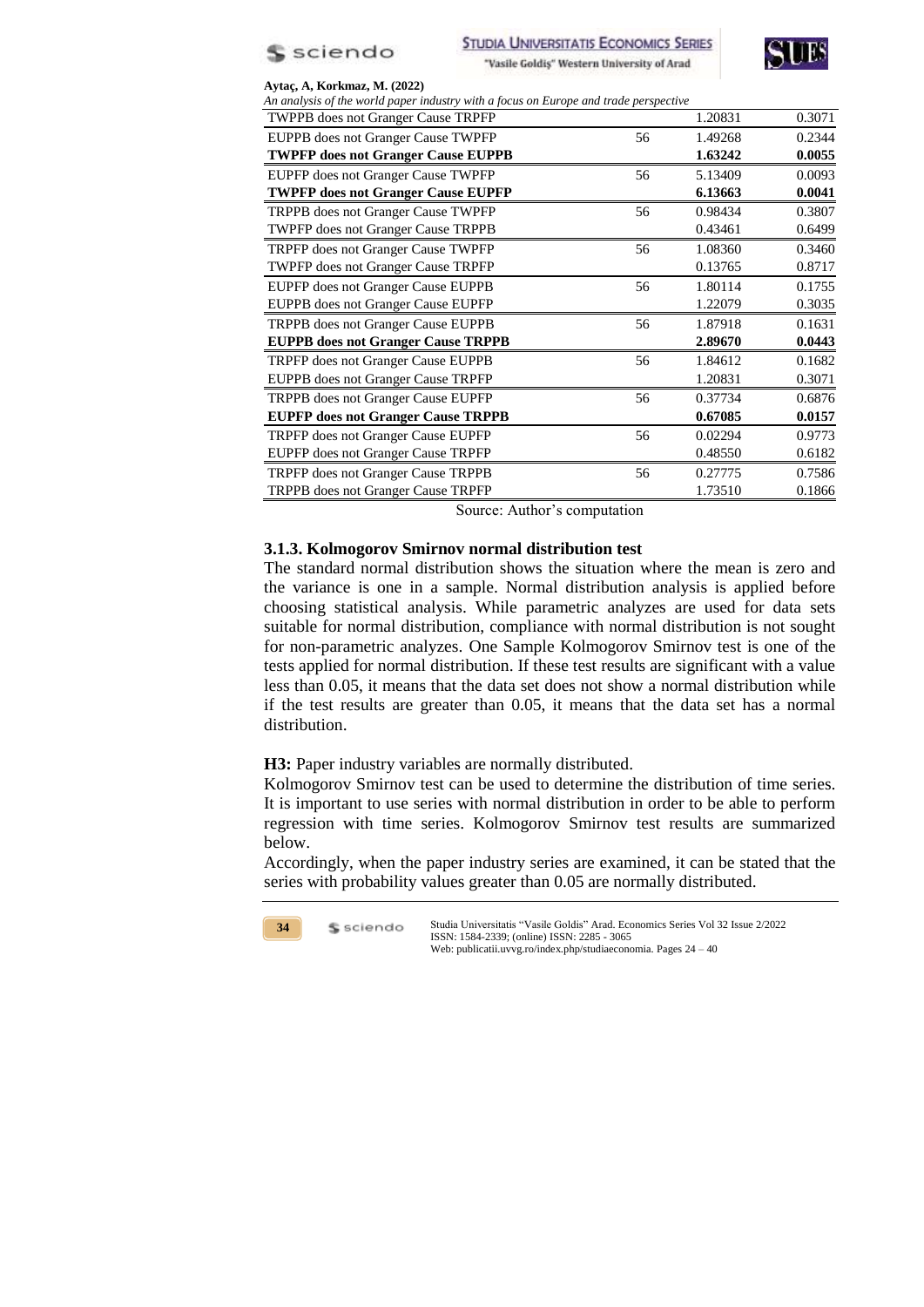

**STUDIA UNIVERSITATIS ECONOMICS SERIES** 





### **Aytaç, A., Korkmaz, M. (2022)**

*An analysis of the world paper industry with a focus on Europe and trade perspective*

|  |  | Table 7 One-Sample Kolmogorov-Smirnov test |  |
|--|--|--------------------------------------------|--|
|  |  |                                            |  |

| Table / One-Sample Konnogorov-Silin hovest |                      |                        |  |  |  |
|--------------------------------------------|----------------------|------------------------|--|--|--|
|                                            | Kolmogorov-Smirnov Z | Prob.                  |  |  |  |
|                                            |                      | Asymp. Sig. (2 tailed) |  |  |  |
| Total world paper and paperboard           | 2.031                | 0.601                  |  |  |  |
| Total world pulp for paper                 | 0.812                | 0.524                  |  |  |  |
| European Union paper and paperboard        | 2.031                | 0.501                  |  |  |  |
| European Union pulp for paper              | 0.784                | 0.570                  |  |  |  |
| Turkey paper and paperboard                | 1.753                | 0.864                  |  |  |  |
| Turkey pulp for paper                      | 2.078                | 0.850                  |  |  |  |

Source: Author's computation

### **3.1.4. Regression analysis**

Regression analysis is concerned with whether there is a relationship between variables. There is a mathematical expression of the relationship between the variables examined in the regression analysis. Regression analysis is determined between the dependent and independent variables and the effect and direction of the independent variable on the dependent variable is determined.

**H4:** There is no relationship between total world paper board statistics and total world pulp for paper statistics.

When the total world paper board volume statistics and the total world pulp for paper statistics are examined together, the following results have been obtained. The fixed effect is 1.47E+14 and when the total world pulp for paper quantity increases by one-unit, total world paper board statistics increase by 17011426 units.

### **Table 8 Regression analysis 1**

Method: Panel Least Squares Sample: 2000 2015 Periods included: 16 Cross-sections included: 4 Total panel (balanced) observations: 64 Variable Coefficient Std. Error t-Statistic Prob. C 1.47E+14  $1.33E+14$   $-1.105053$  0.2751 TWPFP 17011426 10013940 1.698774 0.0964 Effects Specification Cross-section fixed (dummy variables) Period fixed (dummy variables) R-squared 0.545900 Mean dependent var 7.84E+13 Adjusted R-squared **0.349812** S.D. dependent var 9.13E+13 S.E. of regression 7.36E+13 Akaike info criterion 66.94735 Sum squared resid 2.38E+29 Schwarz criterion 67.62200<br>
Log likelihood 1.2122.315 Hannan-Quinn criter. 67.21313 Hannan-Quinn criter. 67.21313 F-statistic 2.783946 Durbin-Watson stat 1.465200<br>Prob(F-statistic) 0.002580 Prob(F-statistic) Source: Author's computation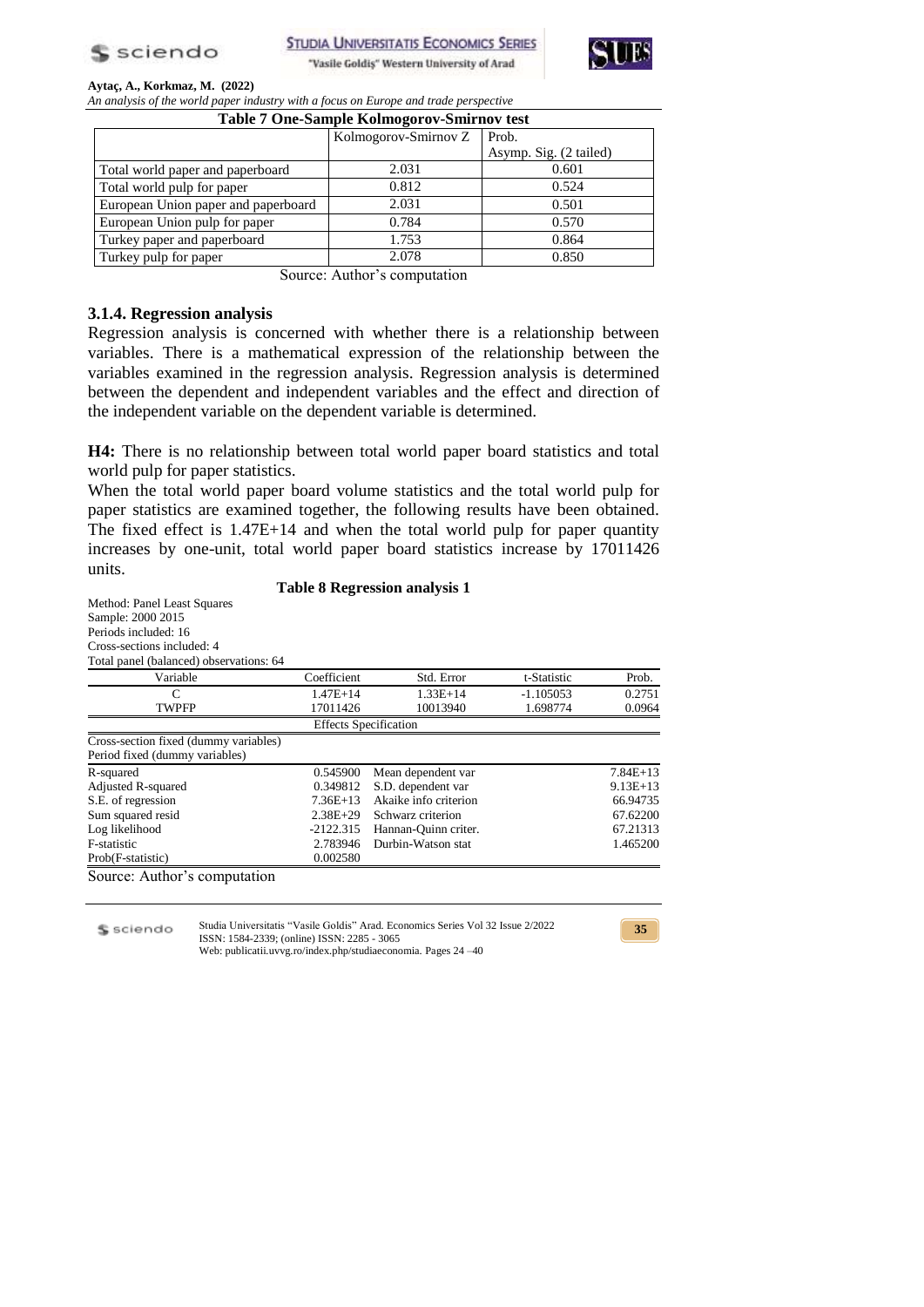



**Aytaç, A, Korkmaz, M. (2022)** *An analysis of the world paper industry with a focus on Europe and trade perspective*

**H5:** There is no relationship between European Union paper board statistics and European Union pulp for paper statistics.

When the European Union paper board volume statistics and the European Union pulp for paper statistics are examined together, the following results were obtained. The fixed effect is 1.35E+13 and when the amount of European Union pulp for paper increases by one-unit, European Union paper board statistics increase by 7917739 units.

#### **Table 9 Regression analysis 2**

Method: Panel Least Squares Date: 01/07/17 Time: 21:25 Sample: 2000 2015 Periods included: 16 Cross-sections included: 4 Total panel (balanced) observations: 64

Prob(F-statistic) 0.006049

| Variable                              | Coefficient  | Std. Error                   | t-Statistic | Prob.      |
|---------------------------------------|--------------|------------------------------|-------------|------------|
|                                       | $1.35E+13$   | $1.56E+14$                   | $-0.086623$ | 0.9314     |
| <b>EUPFP</b>                          | 7917739.     | 13433259                     | 0.589413    | 0.5586     |
|                                       |              | <b>Effects Specification</b> |             |            |
| Cross-section fixed (dummy variables) |              |                              |             |            |
| Period fixed (dummy variables)        |              |                              |             |            |
| R-squared                             | 0.519908     | Mean dependent var           |             | $7.84E+13$ |
| Adjusted R-squared                    | 0.312595     | S.D. dependent var           |             | $9.13E+13$ |
| S.E. of regression                    | $7.57E+13$   | Akaike info criterion        |             | 67.00301   |
| Sum squared resid                     | $2.52E + 29$ | Schwarz criterion            |             | 67.67767   |

Source: Author's computation

Log likelihood -2124.096 Hannan-Quinn criter. 67.26879 F-statistic 2.507844 Durbin-Watson stat 1.302585

**H6:** There is no relationship between Turkey's paper board statistics and Turkey's pulp for paper statistics.

When Turkey paper board volume statistics and Turkey pulp for paper statistics are examined together, the following results were obtained. The fixed effect is

408722.9 and when the amount of pulp for paper in Turkey increases by one unit, Turkey paper board statistics increase by 2.412080 units.

#### **Table 10 Regression analysis 3**

Method: Panel Least Squares Date: 01/07/17 Time: 21:33 Sample: 2000 2015 Periods included: 16 Cross-sections included: 4 Total panel (balanced) observations: 64

\$ sciendo

| Variable     | `oefficient | Std. Error | t-Statistic | Prob.  |
|--------------|-------------|------------|-------------|--------|
|              | 408722.9    | 74983.31   | 5.450852    | 0.0000 |
| <b>TRPFP</b> | 2.412080    | 0.276249   | 8731552     | .0000  |
|              |             |            |             |        |

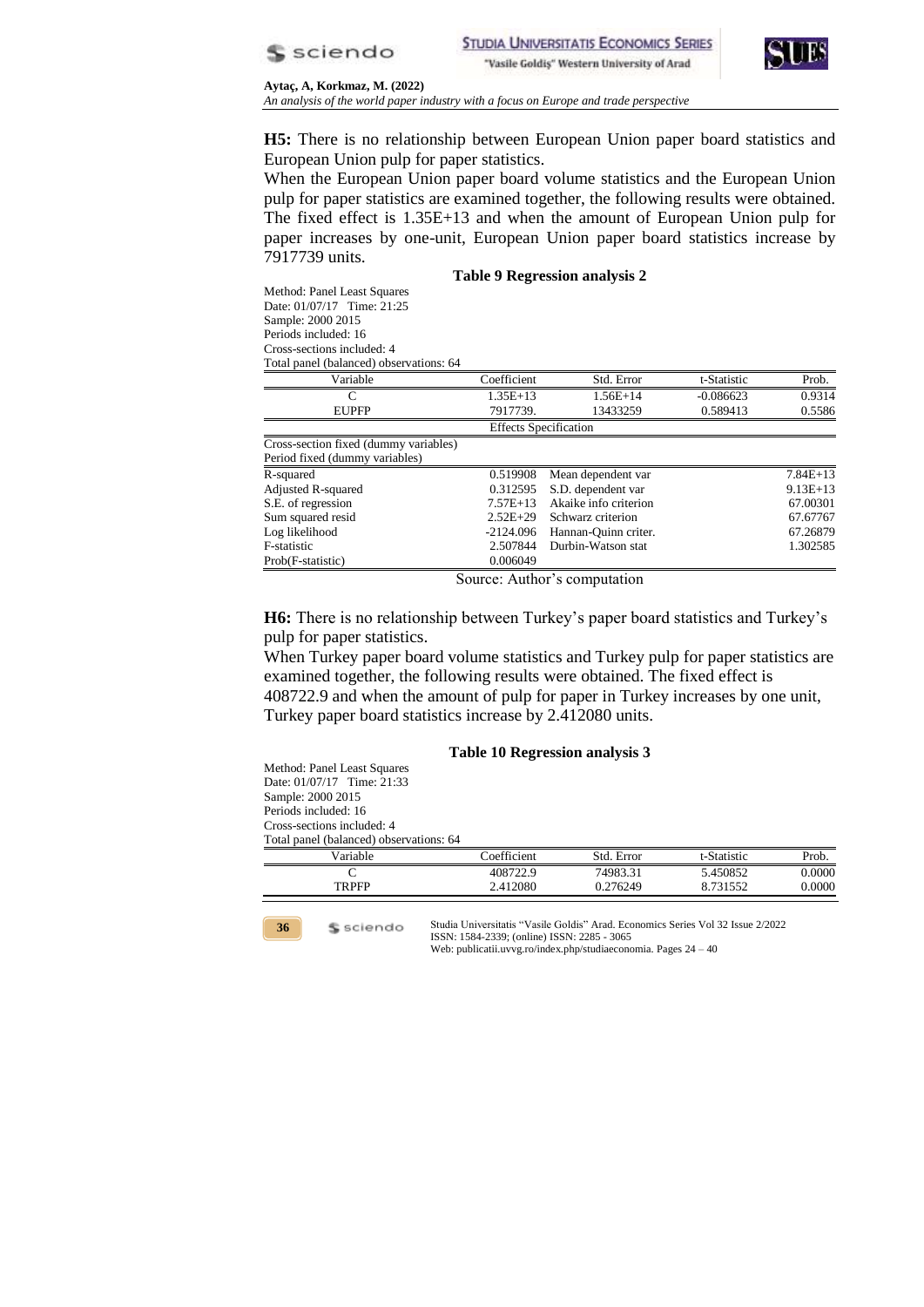



*An analysis of the world paper industry with a focus on Europe and trade perspective*

|                                       | <b>Effects Specification</b> |                             |          |
|---------------------------------------|------------------------------|-----------------------------|----------|
| Cross-section fixed (dummy variables) |                              |                             |          |
| Period fixed (dummy variables)        |                              |                             |          |
| R-squared                             | 0.958709                     | Mean dependent var          | 1012523. |
| Adjusted R-squared                    |                              | 0.940878 S.D. dependent var | 953897.3 |
| S.E. of regression                    | 231939.9                     | Akaike info criterion       | 27.79665 |
| Sum squared resid                     |                              | 2.37E+12 Schwarz criterion  | 28.47130 |
| Log likelihood                        | -869.4928                    | Hannan-Ouinn criter.        | 28.06243 |
| F-statistic                           |                              | 53.76825 Durbin-Watson stat | 0.761775 |
| Prob(F-statistic)                     | 0.000000                     |                             |          |

Source: Author's computation

### **4. Conclusions**

In general, the importance of the paper industry within the economy is quite high. It is among the results determined following the literature review and analysis that especially developed world countries and world countries with good economy have a voice in the sector. We can say that the paper industry contains an important import product for many different world countries as it has a high place in the economy of 20 different world countries due to being an intermediate product. In terms of the paper industry, we see that especially the European Union Countries and the United States, Canada and Brazil, which have serious economic power, have a say in the sector and guide the sector.

As a result of our study, the results of causality analysis indicate that the increase or decrease in the world's total cardboard and pulp for paper production affects EU cardboard production. Paper products production of EU countries is affected by the change of production or figures in other countries of the world. Similarly, European Union paper and cardboard production statistics are related to pulp for paper statistics of Turkey and the world. The fact that the European Union countries are among the countries importing the highest paper products confirms this result. In addition, we have determined that cardboard production in Turkey is also affected by the EU cardboard and pulp for paper production. In this respect, Turkey's production is clearly dependent on EU countries; in other words, paper production in Turkey is directly dependent on its imports with the EU. As a result of the additional analysis, pulp for paper statistics of Turkey and the European Union are related to the total world paper production. We have found that the figures for pulp for paper, which is the paper raw material produced by Turkey and the European Union, affect the total world trade. Turkey's paper and cardboard production statistics are also related to its own pulp for paper statistics. Although Turkey is a net exporter in the paper sector, the fact that pulp for paper production is related to its own paper and cardboard production is a positive factor for Turkey's foreign trade balance.

S sciendo

Studia Universitatis "Vasile Goldis" Arad. Economics Series Vol 32 Issue 2/2022 ISSN: 1584-2339; (online) ISSN: 2285 - 3065 Web: publicatii.uvvg.ro/index.php/studiaeconomia. Pages 24 –40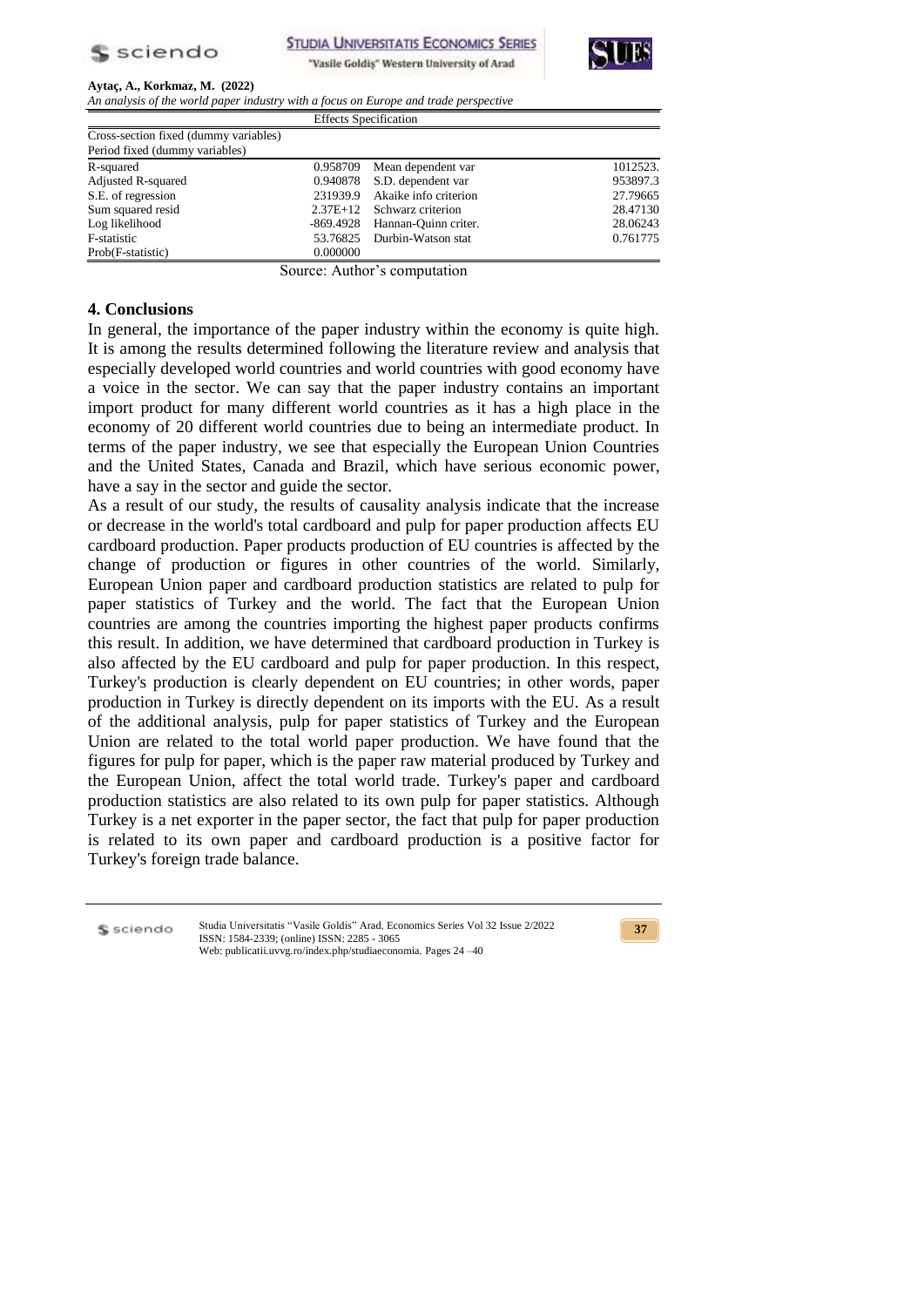



*An analysis of the world paper industry with a focus on Europe and trade perspective*

In addition, the effect of pulp for paper amount on total paper production was investigated by regression analysis. When the total world paper board volume statistics and the total world pulp for paper statistics are examined together, the fixed effect is 1.47E+14 and when the total world pulp for paper quantity increases by one-unit, total world paper board statistics increase by 17011426 units. When the European Union paper board volume statistics and the European Union pulp for paper statistics are examined together, the fixed effect is 1.35E+13 and when the amount of European Union pulp for paper increases by one-unit, the European Union paper board statistics increase by 7917739 units. When Turkey paper board volume statistics and Turkey pulp for paper statistics are examined together, the fixed effect is 408722.9 and when the amount of pulp for paper in Turkey increases by one unit, Turkey paper board statistics increase by 2.412080 units.

According to the results and findings of the analysis, we have determined that Turkey meets the need for paper as an intermediate good via import; however, Turkey cannot respond to the domestic market in terms of production. It is among the remarkable results that the European Union countries predominate among the 20 different world countries being the producers of the paper industry. However, it is seen that the countries being the locomotive powers among the 20 different world countries with the highest production and economic income in terms of paper industry are the USA, Canada and Brazil.

The fact that China is one of the largest importing countries of the world in the GTIP creates a different economic dimension. The fact that China, which has an important place in the world economy and finance, being a paper importer is among the results determined within the sector.

## **Acknowledgments**

The authors thank the anonymous reviewers and editors for their valuable contribution.

### **Funding**

The research received no external funding.

### **Author contributions**

MK conceived the study and was responsible for the data curation, methodology, formal analysis, and discussion of the results. AA was responsible for the introduction, literature review and conclusion.

### **Disclosure statement**

The authors do not have any competing financial, professional, or personal interests from other parties.

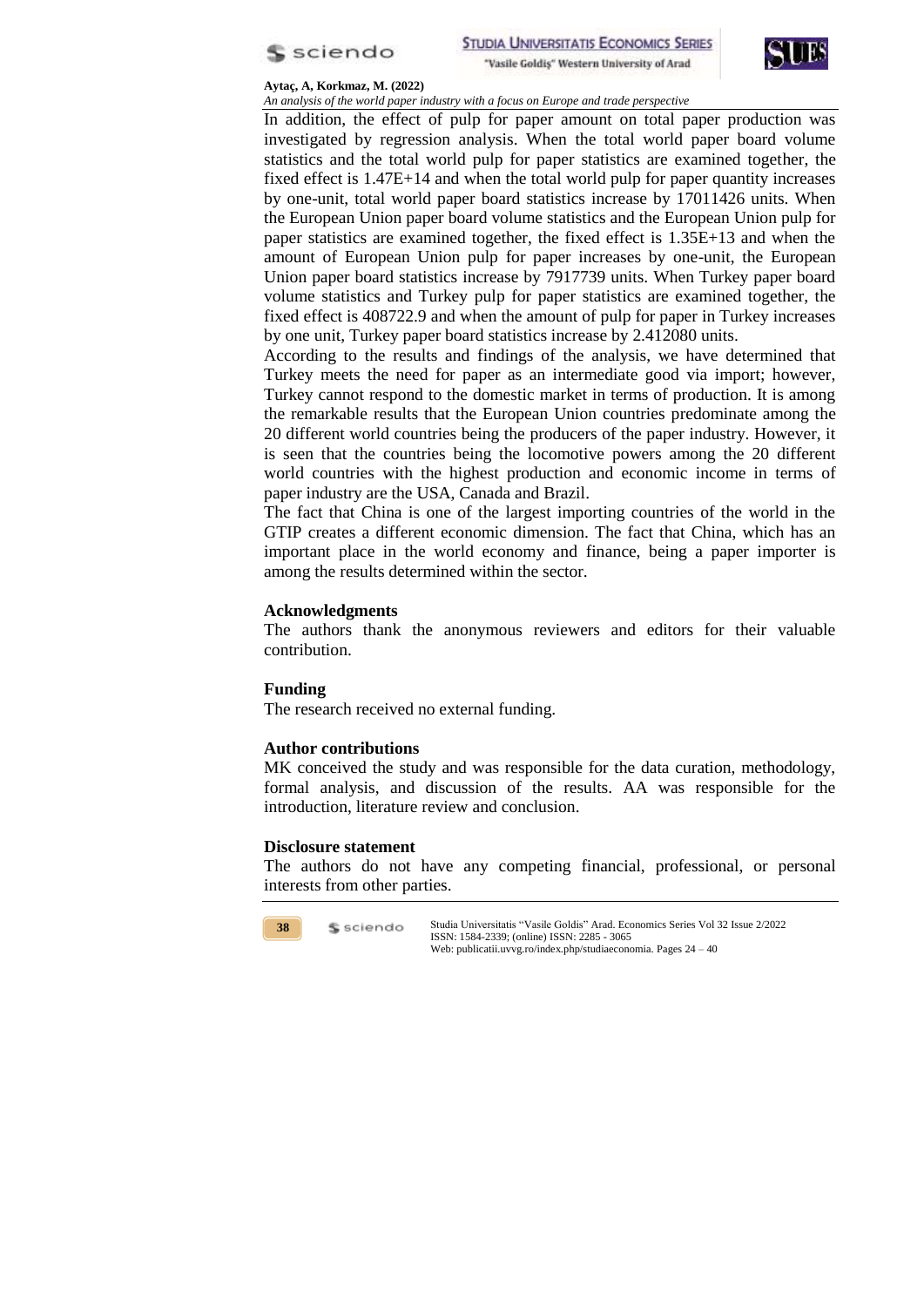



*An analysis of the world paper industry with a focus on Europe and trade perspective*

## **References**

1. Ademosu, A. & Morakinyo, A. (2021), Financial system and SMEs access to finance: a market-oriented approach. Studia Universitatis Vasile Goldis Arad – Economics Series, 31(3), 21-36.

2. Bajpai, P. (2015), Basic overview of pulp and paper manufacturing process. In Green chemistry and sustainability in pulp and paper industry (pp. 11-39). Springer, Cham. https://doi.org/10.1007/978-3-319-18744-0\_2

3. Bloom, J. M. (2017), Papermaking: the historical diffusion of an ancient technique. In H. Jöns, P. Meusburger, M. Heffernan (Ed.), In Mobilities of Knowledge (pp. 51-66). Springer, Cham. https://doi.org/10.1007/978-3-319-44654-7\_3

4. Caverley, J.D. (2007), United States hegemony and the new economics of defense. Security Studies, 16(4), 598-614.

5. Damlıbağ, F. (2015), Hamidiye Kağıt Fabrikası. OTAM, 37, 19-60.

6. Hunter, D. (1978), Papermaking: the history and technique of an ancient craft. New York, United States: Courier Corporation.

7. Doğu Marmara Kalkınma Ajansı, (2020), Kağıt sektör raporu [PDF]. Retrieved from https://www.kalkinmakutuphanesi.gov.tr/assets/upload/dosyalar/kagit-raporu.pdf Accessed 02 JULY 2021

8. Eskikurt, A. (2014), Ortaçağ anadolu ticaret yolları, Muğla Sıtkı Koçman Üniversitesi Sosyal Bilimler Enstitüsü Dergisi, 33, 15-40.

9. Işığıçok E. (1994), Zaman Serilerinde Nedensellik Çözümlemesi. Türkiye, Bursa: Uludağ Üniversitesi Basımevi.

10. Kandemir, A. (2012), Basım ve yayım; plak, kaset ve benzeri kayıtlı medyanın çoğaltılması. In M. Şimşek (Ed.), Türkiye imalat sanayi analizi (2005-2010 dönemi, 22 ana sektör itibariyle) (pp.375-420). Ankara, Türkiye: Ankara Kalkınma Bankası Yayınları.

11. Ketboğa, M. (2019), Türkiye'de dış ticaret açığı sorunun nedenleri ve katma değeri düşük ürün ihracatının dış ticaret açığı içindeki yeri ve çözüm önerileri. Batman University Journal of Life Sciences, 9(2), 209-224.

12. Kong, L., Hasanbeigi, A., Price, L. & Liu, H. (2013), Analysis of energy-efficiency opportunities for the pulp and paper industry in China [PDF Retrieved from https://etapublications.lbl.gov/sites/default/files/6107e-ppi-csc.pdf Accessed 05 JULY 2021

13. Nageri, K.I. (2020), Ease of doing business and capital market development in a demand following hypothesis: evidence from ecowas. Studia Universitatis Vasile Goldis Arad – Economics Series, 30(4), 24-54.

14. Oktay, Y. & Şahiner, E.B. (2007), Kağıt endüstrisinde oluşabilecek çevre sorunları ve çözüm önerileri. Üniversite Öğrencileri IV. Çevre Sorunları Kongresi Bildiri Kitabı, 176- 184.

15. Robert C. Williams Museum of Papermaking. History of Papermaking Around the World [PDF] Retrieved from https://paper.gatech.edu/sites/default/files/documents/ teacherspacket/History%20of%20Papermaking%20Around%20the%20World.pdf Accessed 01 JULY 2021

S sciendo

Studia Universitatis "Vasile Goldis" Arad. Economics Series Vol 32 Issue 2/2022 ISSN: 1584-2339; (online) ISSN: 2285 - 3065 Web: publicatii.uvvg.ro/index.php/studiaeconomia. Pages 24 –40